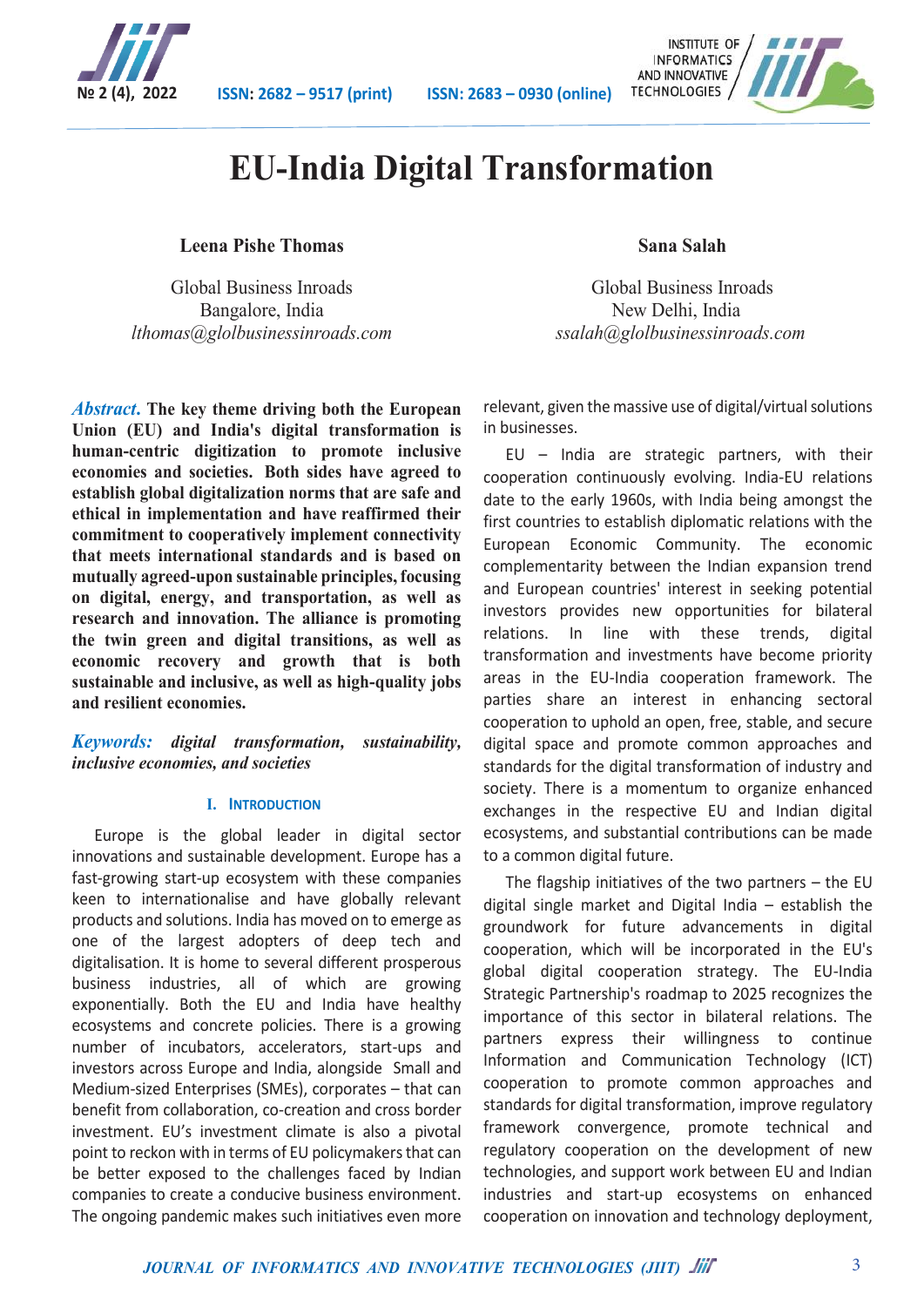

according to the roadmap. Both the partners have also expressed their will to make efforts towards reaching an agreement on taxation of the digital economy in the G20 framework, which India will host in 2022.

#### **II. EU-INDIA COLLABORATION PROSPECTS**

- India is a leading destination for delivery of digital services. 70-75 percent of global digitally skilled resources (~680K) are based out of India in Financial Year (FY) 2019. The country is a hotbed for digital innovation with a rich ecosystem comprising service providers, tech providers and start-ups engaging in global delivery, investing in Digital IP / solutions, and creating a Centre of Excellence (CoE).
- India has also moved on to emerge as one of the largest adopters of deep tech and digitalization. It is home to several different prosperous business industries looking to get digitally enabled.
- Europe is the global leader in digital sector innovations and sustainable development. Europe has a fast-growing start-up ecosystem with these companies keen to internationalize and have globally relevant products and solutions.
- As per the Advanced Technologies for Industry (ATI) project, initiated by the EU Commission, DG GROW; there is a huge demand for the adoption and the development of advanced / digital technologies in Europe
- The economic complementarity between the Indian expansion trend and European countries' interest in seeking potential investors provides new opportunities for bilateral relations.

#### *Collaboration between EU and India*

To build a series of activities initiated by the Indian IT association, National Association of Software and Services Companies (NASSCOM), with the support of the Ministry of Electronics and Information Technology (MeitY), aiming at promoting Indian IT service industry and startups to the European businesses and investors. NASSCOM and MeitY have collaborated with Global Business Inroads (GBI) to launch two programs:

1) EU VC connect for Indian start-ups

4

2) India-Europe Digital B2B Networking

GBI is the Business Cooperation Centre (BCC) for Enterprise Europe Network (EEN – DG GROW initiative) India, focusing on SME internationalization in the area of research, technology, business, innovation, and investment.

#### **III. INDIAN MARKET SCENARIO**

#### *A. Indian Techology Sector*

Technology was the panacea for both global and Indian end-user enterprises, allowing them to not only keep the lights turned on, but also to pivot their business models to online mode, adapt products and services to emerging market forces and customer needs, and enable collaboration in a distributed work model.

As a result, FY2022 has been a phenomenal year for India's technology industry, with revenue rising by 15.5 percent (the highest ever) to \$227 billion. The winning formula for the sector was a combination of digital and innovation; platformisation and SaaS were essential in speeding up tech adoption; and it was also the year of the start-ups, with tech start-ups leapfrogging into scale-up mode.

To address margin constraints, the industry increased its focus on operational efficiency, and the O+O model (offline+online) gained traction in the eCommerce sector. Another significant achievement for the industry was the crossing of the 5 million barriers in total direct workforce, with a net addition of 445K, the largest ever.

Tech firms successfully adapted to Hybrid work models and scaled up the industry's digital capacity/capability building programmes thanks to the industry's "people first, employee-centric" strategy. Today, digital revenue accounts for 30-32 percent of overall revenue, with one out of every three employees being digitally proficient, cementing India's status as the Global Digital Talent Nation.

As a result of these reasons, India now has a 59 percent share of the global sourcing market, demonstrating the country's new digital value.

#### *B. Indian Start-up Valuation and Investment Environment*

The year 2021, which has already shown to be a watershed moment for India's start-up ecosystem, has also produced a massive wealth-creation opportunity. According to a recent analysis, the start-up ecosystem saw a 2X increase in cumulative valuation from 2020 to 2021, with a range of \$320 to \$330 billion, illustrating the sector's growth and recovery during the pandemic.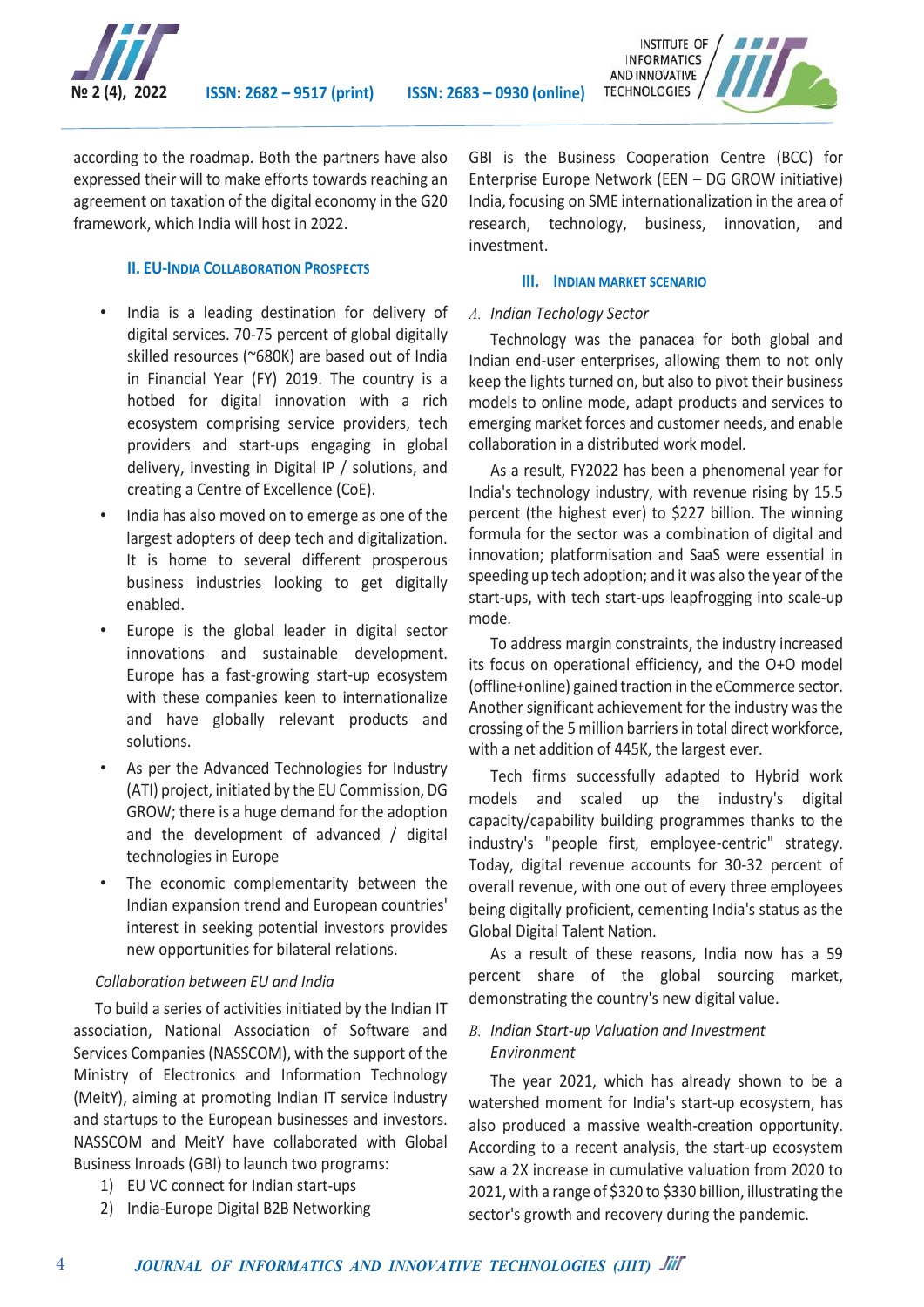





FY2019 Reported Currency Revenues and Growth Rate

| <b>Exports</b> | USD 135.9 billion                   | 8.3%                   |
|----------------|-------------------------------------|------------------------|
| Domestic       | INR 2,861 billion<br>USD 41 billion | 7.9% (INR)<br>0% (USD) |

<sup>1</sup>: includes Hardware, exports include global revenues of Indian companies<br>Source: NASSCOM



Share of Export Revenue - well spread across Indian and **MNC-GCC companies** 

| <b>Solution Providers from India</b> | 60-62% |  |
|--------------------------------------|--------|--|
| <b>MNCs and GCCs in India</b>        | 38-40% |  |





**Fig. 2.** Investment in Indian start-up ecosystem.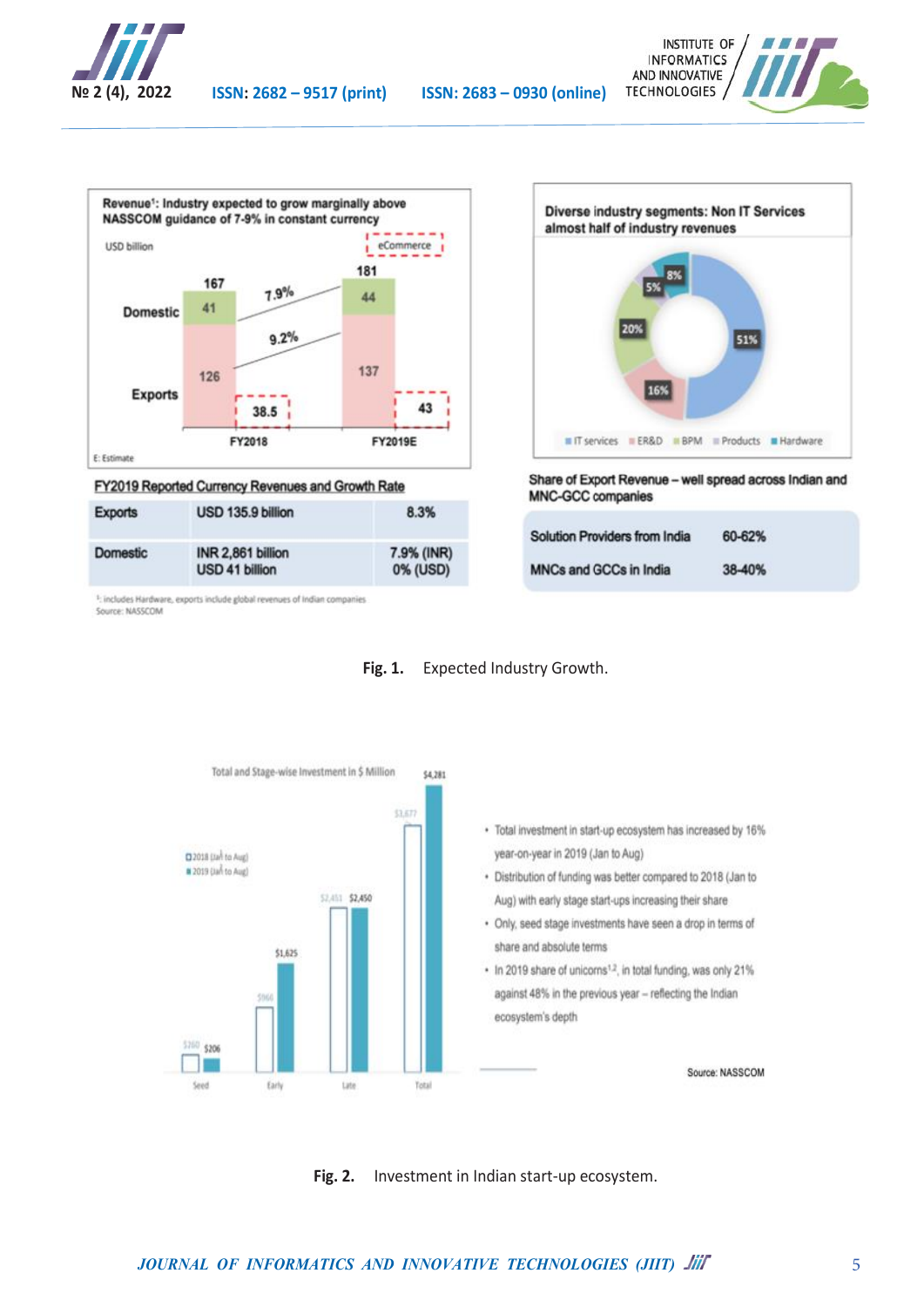

**№ 2 (4), 2022 ISSN: 2682 – 9517 (print) ISSN: 2683 – 0930 (online)**



A total of 6.6 lakh employment have been created by the 65,000 start-ups. The ecosystem has played a significant role in increasing direct and indirect job opportunities in the recent decade, providing 6.6 lakh direct jobs and more than 34.1 lakh indirect jobs. The year 2021 saw the development of 42 unicorns across 18 sectors, ranking third after the United States and China, with a total valuation of roughly \$90 billion. In comparison to 2015, the pipeline of potential unicorns grew considerably through 2021, reaching 135, with a 6x increase in worldwide unicorns.

Indian businesses are gaining a lot of attention from investors around the world. India is only second to China in terms of capital investment in Asia-Pacific countries so far in 2021, according to Global Data, a renowned data and analytics organisation. Over US\$ 16.5 billion was invested in Indian companies in the fiscal year 2021. The number of new unicorn startups is expanding every day, thanks to massive investment.

#### **IV. EU VC CONNECT FOR INDIAN START-UPS**

GBI has partnered with NASSOCM and organized eight E-pitching sessions of connects from  $27<sup>th</sup>$  Nov 2020 onwards to facilitate contact between European investor community and Indian startups.

The startups for the connect were curated based on sectoral interest of investors. This platform helped in connecting over 100+ European VCs, Corporates, Angel investors with Indian startups.

The startups for the connect were curated based on sectoral interest of investors. This platform helped in connecting over 100+ European VCs, Corporates, Angel investors with Indian startups.

6-7 handpicked startups were brought on-board to pitch in each session based on the interests and demand of the European investor. Format of the event is as follow.



Note: (1) Analysis of companies founded between 2009-14. Estimated numbers as on Dec 2014. Includes Flipkart in Unicorns. (2) Analysis of companies founded between 2009-25 (3) Calculated based on analysis of all funded and 500 unfunded start-ups. Valuation Est. is based on data model (4) Calculated based on DPIIT model with adjustment for outliers witnessing strong growth (5) For Unicorns, 1

Source: NASSCOM

**Fig. 3.** Outlook 2025 for the Indian startup Ecosystem- 4 X Growth Potential.

#### **V. EU VC CONNECT FOR INDIAN START-UPS**

GBI has partnered with NASSOCM and organized eight E-pitching sessions of connects from 27<sup>th</sup> Nov 2020

6

onwards to facilitate contact between European investor community and Indian startups.

The startups for the connect were curated based on sectoral interest of investors. This platform helped in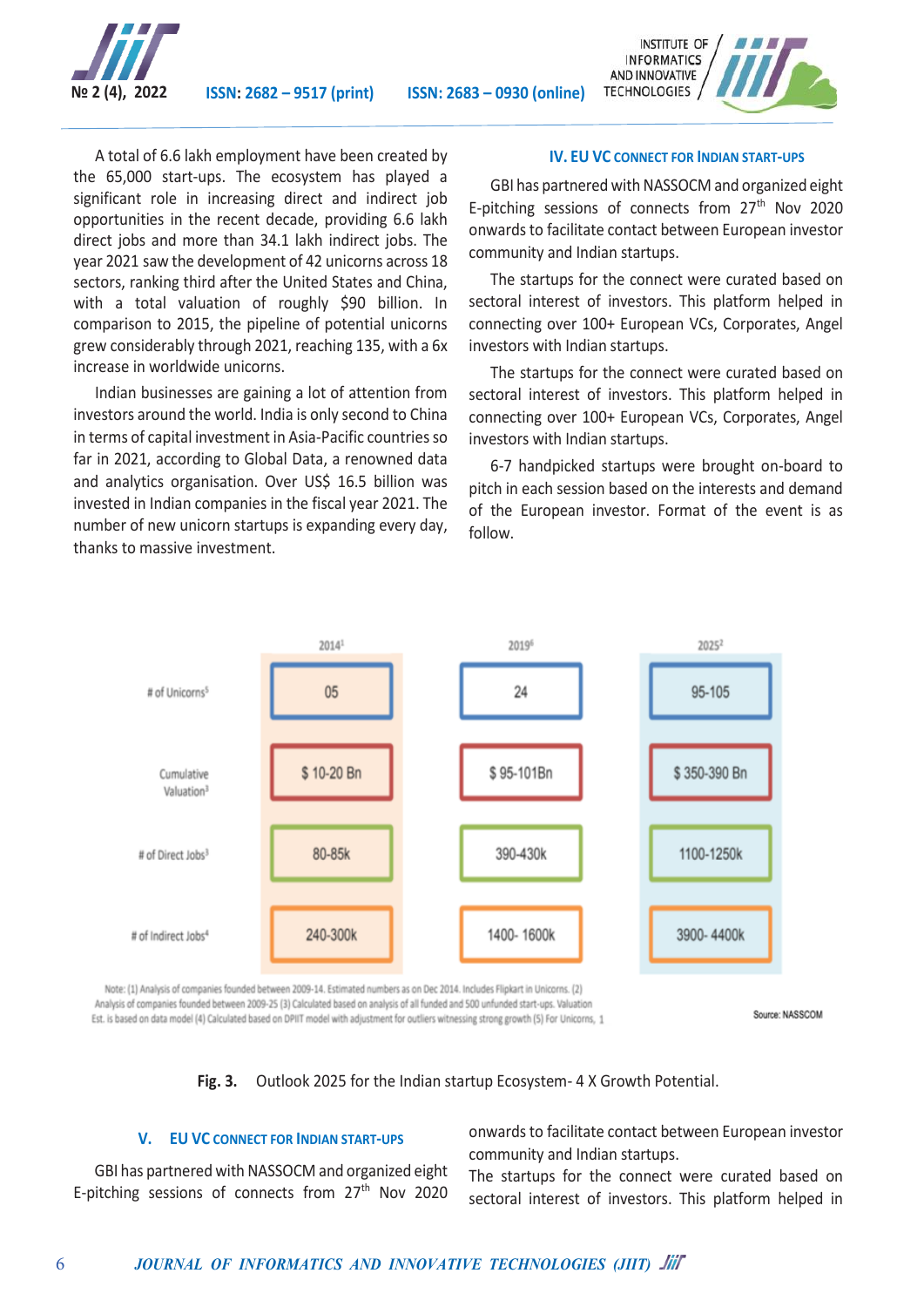

**№ 2 (4), 2022 ISSN: 2682 – 9517 (print) ISSN: 2683 – 0930 (online)**



connecting over 100+ European VCs, Corporates, Angel investors with Indian startups.

 6-7 handpicked startups were brought on-board to pitch in each session based on the interests and demand of the European investor. Format of the event is as follow.

#### **Before the session:**

● Sector focus and profiles of participating startups were shared with participants prior to each session

#### **During the session:**

- Every startup is given 10 minutes to present the pitch which is followed by 5 minutes Q&A session
- After the end of every pitch and Q&A session, investors were given polling option to seek their preference for setting up appointment with the startup

#### **After the session:**

Based on the polling results, individual meetings are facilitated between investors and startup founder in the next few days.



**Fig. 4.** EU VC Connect event for Indian Startups – 27th Nov

#### **VI. EU-INDIA DIGITAL B2B NETWORKING EVENTS**

NASSCOM, MeitY - Govt of India, EEN India-GBI and European Union have partnered to build an India - Europe digital transformation networking and B2B platform to promote Indian technologies to Europe and EU tech to India. These are virtual B2b networking events, and the details are as follows.

**1. India- Europe Digital Networking Sessions-** This platform provides opportunity for European Digital Tech Companies in Automotive, Manufacturing, Retail, BFS, and Healthcare sectors to collaborate with Indian Digital Tech Companies. In these meetings European companies shared directional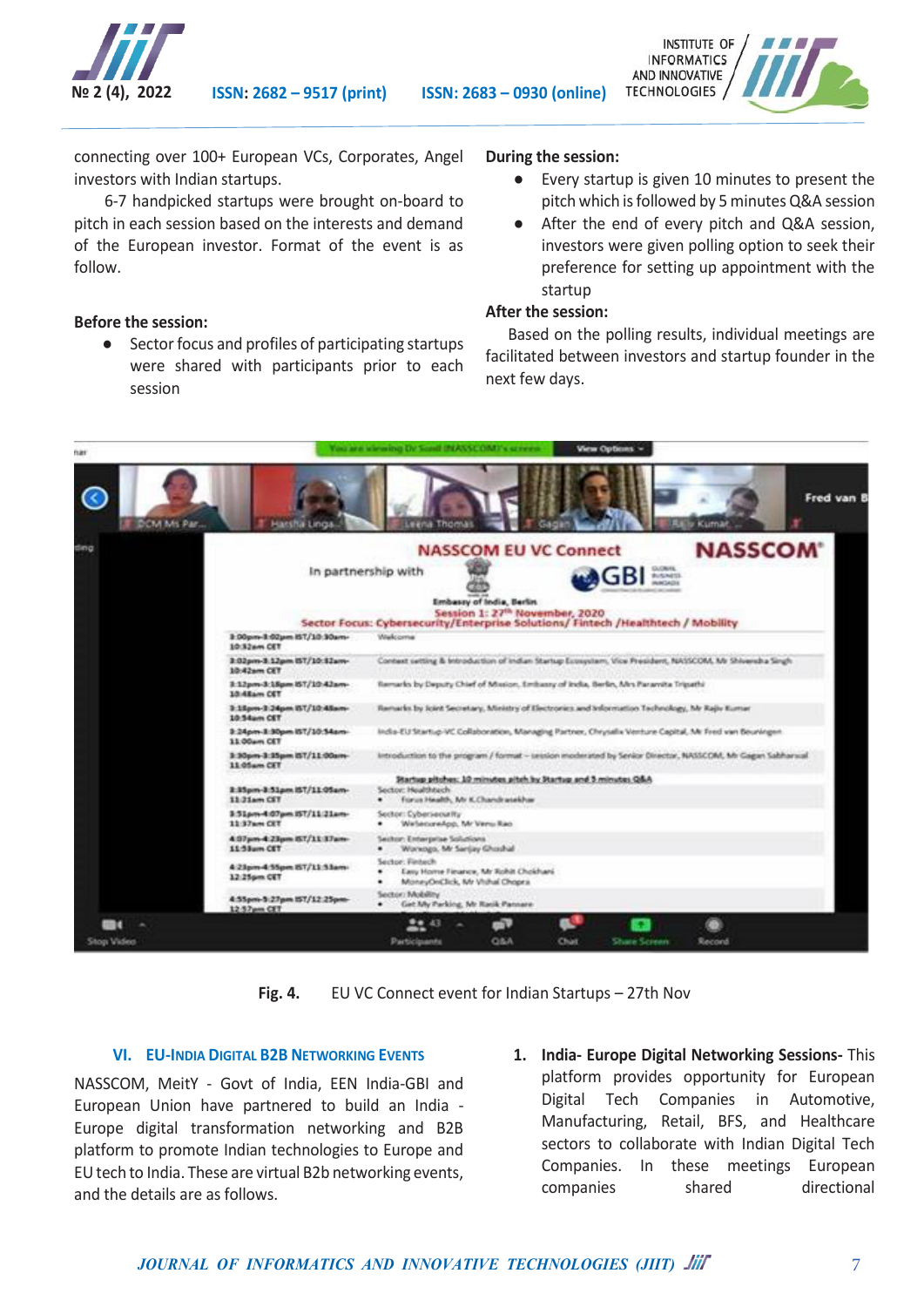



approach/challenges/ areas of collaboration that helped map the right Indian tech company for meeting.

In the previous three editions of the digital networking sessions, 32 EU companies and 50 Indian companies participated in the event and over 110 B2B meetings were facilitated.

# **NASSCOM®**

### **India - Europe Digital Networking Sessions**

Virtual business matching event in partnership with Global Business Inroads (GBI) to build partnerships between EU companies in automotive, Manufacturing, Retail, BFSI, Healthcare, etc. sectors with Indian digital tech companies

- \* Starting from 9<sup>th</sup> **December**
- · Introduce European companies to Indian digital tech companies for co-creation and business
- **Curated one on one B2B** meetings; 4-5 meetings<br>for each European company
- · European companies share directional European companies snare airectional<br>approach / challenges / areas of collaboration<br>that helps us map the right Indian tech company for meetings

**Fig. 5.** India- Europe Digital Netwroking Sessions



**Fig. 6.** Europe-India Digital Business Connect.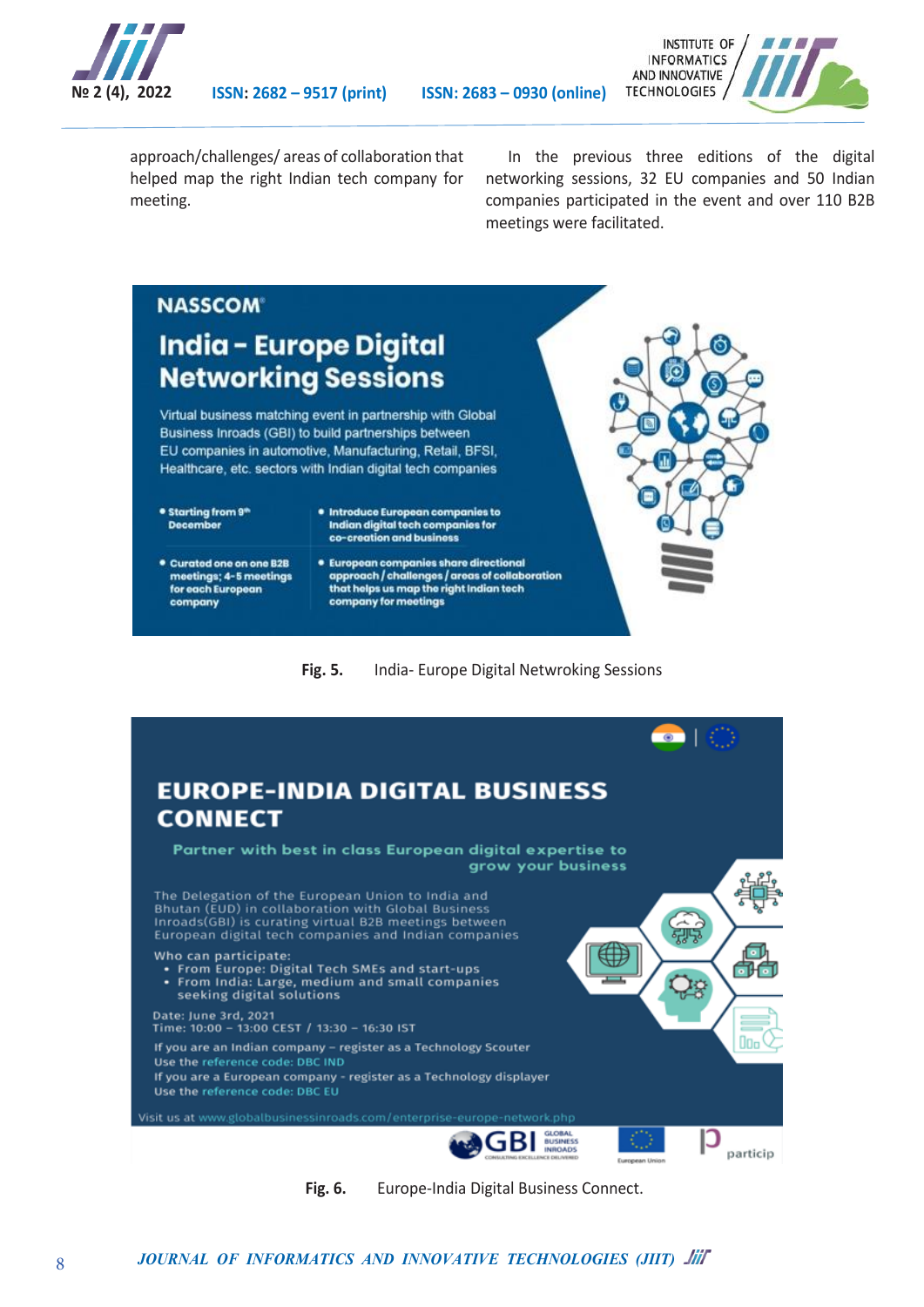



### **NASSCOM®**



## Fostering Nordic - India partnership for Digital Transformation

| Virtual Business Match-Making to build partnership between<br>Nordic Enterprises in Automotive, Manufacturing, Retail - Ecom-<br>merce, Healthcare, BFSI, Logistics etc & Indian Digital Tech<br>companies. | s                                                                                                           |
|-------------------------------------------------------------------------------------------------------------------------------------------------------------------------------------------------------------|-------------------------------------------------------------------------------------------------------------|
| · Date: 15th April 2021                                                                                                                                                                                     | · Introduce Nordic & Indian companies<br>for co-creation and business                                       |
| • Curated<br>One                                                                                                                                                                                            | on One B2B . Nordic companies share directional<br>messiment & Elisating for each composed abeliance I wear |

meetings; 4-5 Meeting for each approach / challenges / collaboration that help in mapping Nordic company appropriate Indian digital tech companies

#### **Fig. 7.** India-Nordic Region Digital Cooperation.

|                 |                 | In partnership with $\bigoplus_{n \in \mathbb{N}} GB$<br>Session 1: 9 <sup>th</sup> December 2020                            |
|-----------------|-----------------|------------------------------------------------------------------------------------------------------------------------------|
| <b>CET Time</b> | <b>IST Time</b> | Agenda                                                                                                                       |
| 1000-1005       | 1430-1435       | Opening by Director, Global Business Inroads (GBI) /<br>agan Sabharwa<br>Enterprise Europe Network - India, Mrs Leena Thomas |
| 1005-1010       | 1435-1440       | Context Setting, Senior Director, NASSCOM, Mr Gagan<br>Sabharwal<br>Ra iv Kumar                                              |
| 1010-1015       | 1440-1445       | Remarks by Joint Secretary, Ministry of Electronics and<br>Information Technology, Mr Rajiv Kumar                            |
| 1015-1020       | 1445-1450       | Renda's illhone<br>Remarks by Head of Trade Section, Delegation of the EU,<br>Ms Renita Bhaskar                              |
| 1030-1300       | 1500-1730       | IN-04 Ganesh<br><b>B2B Meetings</b>                                                                                          |

**Fig. 8.** EU-india Digital B2B Networking Event